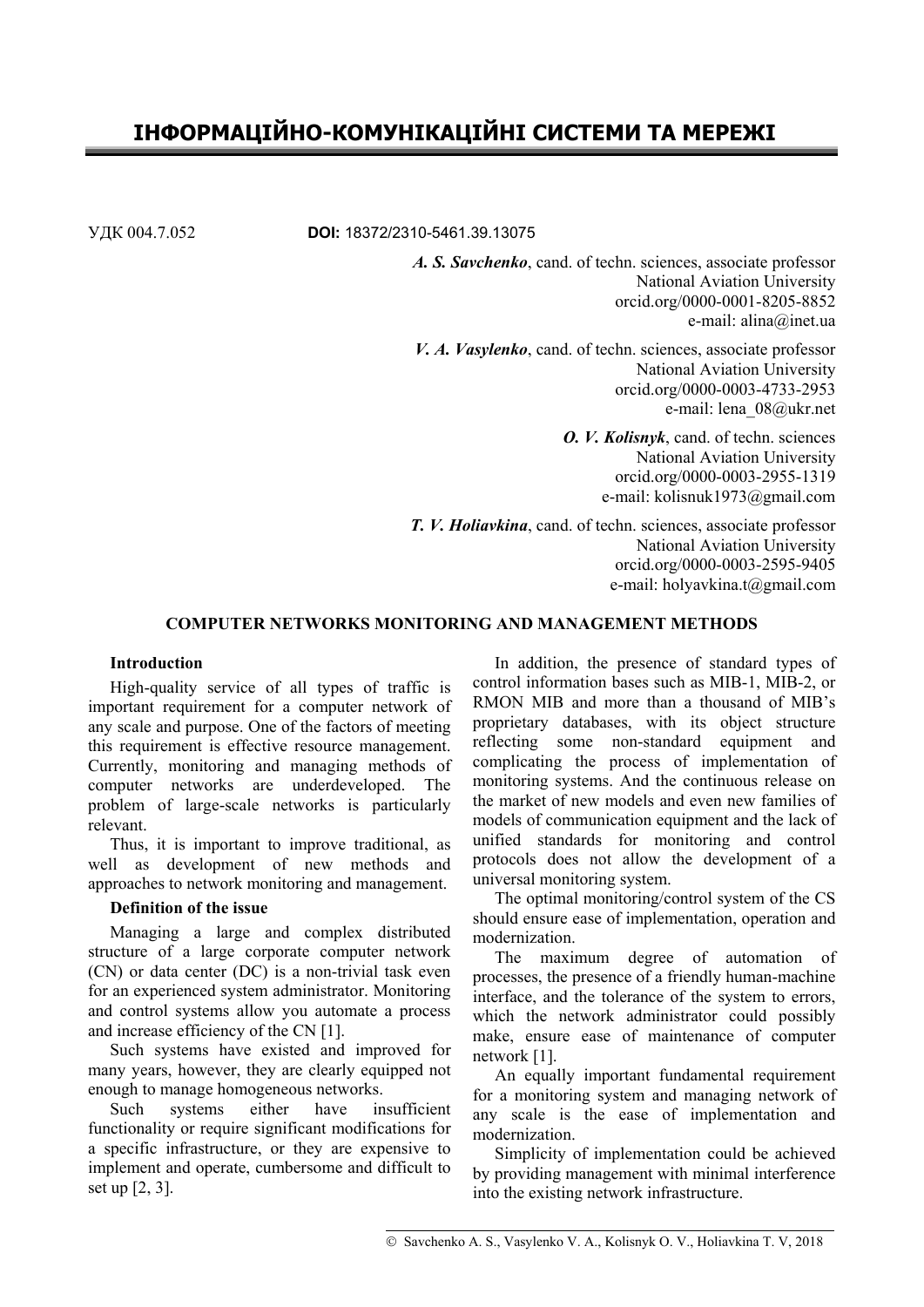Consequently, monitoring and management systems should developing based on existing and well-proven technologies and network management protocols. The obvious way out of this situation is the modular structure. Each module must solve its tasks for a particular technology and the corresponding control protocol, and be able to adapt when embedded in the system. It is significant to ensure interchangeability modules with each other.

Thus, the study of common tasks, principles and methods of monitoring modern computer networks is the task of the current interest.

# **Computer networks monitoring tasks**

The objectives of monitoring and managing computer networks in accordance with the quality of communication standards are to ensure the quality of service of traffic QoS (Quality of Services) as a total service performance effect that determines the level of customer satisfaction with this service.

The key monitored indicators of quality of service are:

network performance or transmission speed (bit/s);

– amount of loss of packets transmitted  $(\%);$ 

– delay and jitter (random variances) delay (ms);

– reliability of network elements (probability of failure, average time of failure to work);

– viability of the network — the possibility of maintaining operational characteristics in case of failure of individual elements (redundancy of equipment under the schemes of cold or hot replacement).

First three parameters characterize the traffic parameters (logical level of connection), and the latter two relate to network equipment (ie, physical layer of the network), therefore, both monitoring of traffic parameters and monitoring of the state of network elements is required.

Among the network equipment parameters, it is most appropriate to monitor the availability and state of the ports, the state of the processor and the memory of the device.

Monitoring itself is not able to provide the required QoS level. To do this, they use methods and tools for managing the network, including:

– increase bandwidth network due to hardware capabilities;

– methods for reducing the load on the network (assigning traffic priorities and arranging queues, balancing the load, reserving resources, etc.).

# **Distributed monitoring and management of computer network**

Classical distributed monitoring and control systems for the computer network are implemented in accordance with the concept of "manager-agent" [2; 3]. This architecture is distributed because there

may be several managers. On managed objects, agents are installed and an object model is created. It represents all the characteristics of the object that are necessary for its control. For example, a router model typically includes characteristics such as the number of ports, their type, routing table, the number of frames, and packet protocols for channel, network, and transport levels passed through these ports. Models of network objects are used by the manager as a source of knowledge about which set of characteristics has one or another object.

The object model coincides with the logical diagram of the database (DB) of the stored object with values of its characteristics. This database is stored on the device and is constantly replenished by the results of measurements of the characteristics carried out by the agent.

The agent can perform the following functions:

– store, extract and transmit on request information about the technical and configuration parameters of the device, including the device model, number of ports, type of ports, OS type, connections with other devices, etc.;

– perform, store and transmit on request the measurements (calculations) of the characteristics of the operation of the device, such as the number of received packets, the number of dropped packets, the degree of filling the buffer, the state of the port (working or not working);

– modify the configuration parameters from commands received from the outside.

The manager does not have direct access to the database, in order to obtain the specific values of the object characteristics; he has to contact his agent over the network. Thus, the agent is an intermediary between the managed object and the manager. The manager and agent interact according to the standard protocol. This protocol allows the manager to request the values of the parameters stored in the database, and the agent - to transmit the information based on which the manager must control the object.

A manager with a certain frequency produces farrowing agents on managed devices and receives information about their current characteristics. The manager consolidates and visualizes the information received in the form of tables or graphs. In complex control systems, the CS also analyzes the information received and predicts the state for detecting the abnormal operation of the network elements. The system provides a warning about the critical state of resources, which allows you to immediately take measures to maintain the work of these resources.

The exchange of information during monitoring and control can be carried out on the same channel, in which the transmission of user traffic — in-band.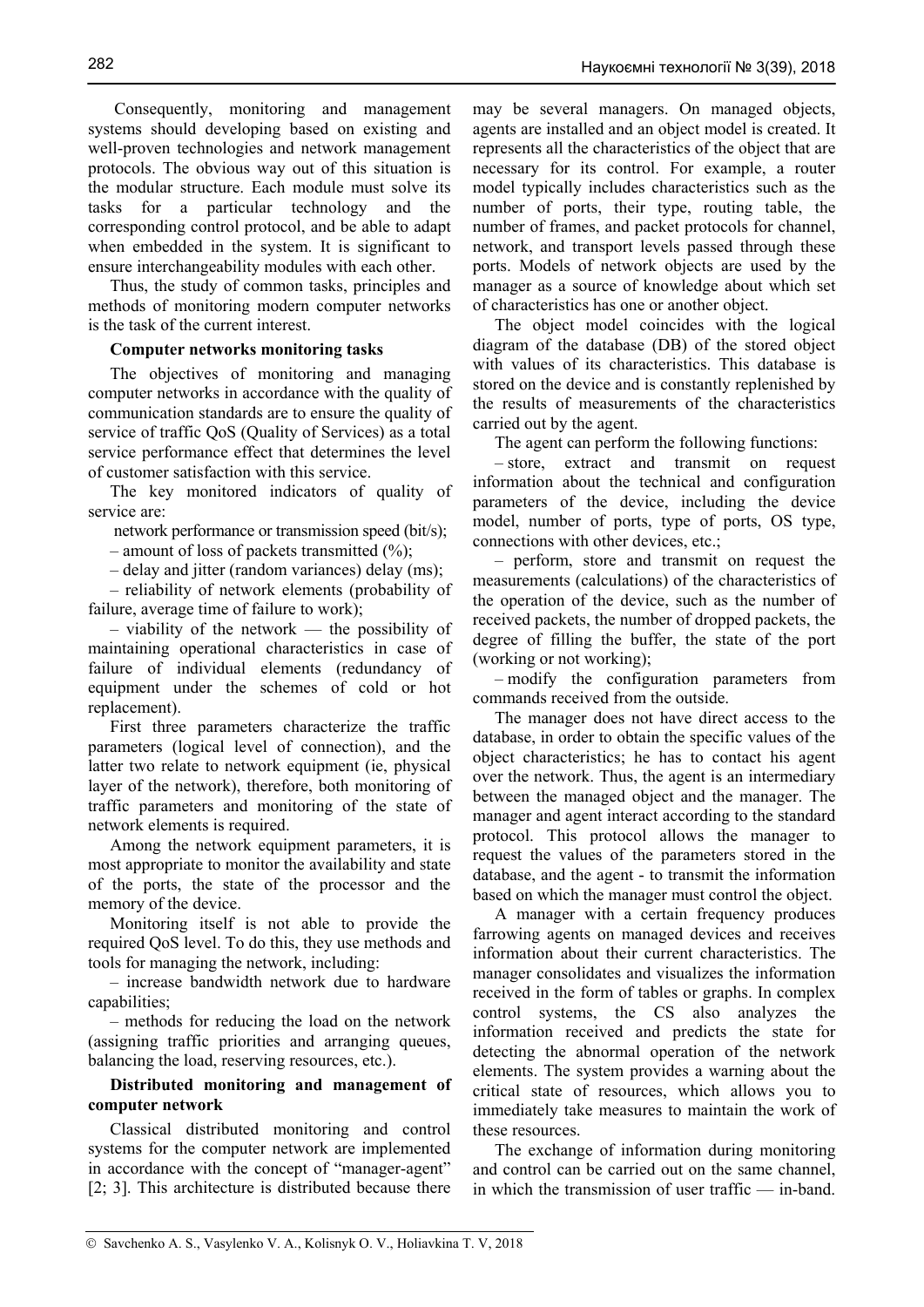Such an approach is more economical, since it does not require the creation of a separate control data transmission infrastructure and is more reliable, since for user traffic, Level 2 and 3 protocols create backup paths when a primary failure occurs. Outband control on a separate channel, that is, carried out outside of the user data transmission channel, also has high reliability due to the fact that the corresponding equipment can perform its functions even when some network elements fail and the main transmission channels are inaccessible. Mixed approaches are often used.

The most commonly used classical monitoring system is SNMP (Simple Network Management Protocol), which implements the concept of "manager-agent". SNMP is an application layer protocol, simplicity of which is determined by the simplicity of the Management Information Base (MIB) and the minimum requirements for the standardization of monitoring systems built on this protocol. The following items are standardized: protocol of interaction between agent and manager, MIB model description language and SNMP messages, several specific MIB models whose object names are logged in the ISO tree.

The protocol defines the format of the data, and their processing and interpretation remains at the discretion of the control stations or the network manager. SNMP messages do not have a fixed format and fixed fields.

Using the SetRequest command, the actual monitoring and management of the device takes place. The agent must "understand" the meaning of the variable that is used to control the device and, based on these values, carry out a real control action: turn off the port, assign the port of a specific VLAN line, expand the bandwidth, reserve resources, etc.

For example, the state of the network equipment can be tracked via the server agent SNMP requests: GetRequest and the agent server: Trap, specifying the desired object ID (OID) in the MIB database.

#### **Centralized monitoring and management**

Modern computer networks also use monitoring and management systems based on a centralized architecture. An example of this is softwareconfigured networks SDN (Software Defined Networks), a technology for building communication network architectures based on the centralization of monitoring and control functions in a single point [4]. Centralization is achieved by separating network control functions (control plane) and data transmission functions (forwarding plane) in network equipment.

In traditional routers and switches, these functions are inseparable from each other, and each

element makes decisions independently and relatively independently (Fig. 1).



Fig. 1. Traditional network management

In accordance with the concept of SDN [6], it is taken out to transfer the management functions to a separate device - a controller, and to the switches leave only the function of traffic transfer. The entire logic of monitoring and managing network devices in SDN is implemented programmatically, which allows developers to create their own applications for monitoring and managing the network through the program interfaces (APIs) of the controller.

In the case of an abstract representation of the network topology in SDN (Fig. 2), the administrator should only write the rule "route from A to  $B =$ packet discard" in the management software platform, and it will always work, and changes in network topology will be automatically tracked in the network operating system (Network Operating System – NOS).



Fig. 2. SDN network management

The interaction between the controller and the switches is carried out through a protocol. NetFlow protocol is standardized for monitoring, and OpenFlow for network management.

In this case, monitoring and management are carried out at the level of flows, rather than individual packages. The rules in the switch are set up with the controller only for the first packet, then all subsequent packets of the flow use it.

The SDN architecture includes [5; 6]: SDN applications, SDN controller, control agents , whose functions are incorporated in OpenFlow switches, VlowVisor or the interface responsible for transferring control information, management and administration components (Fig. 3).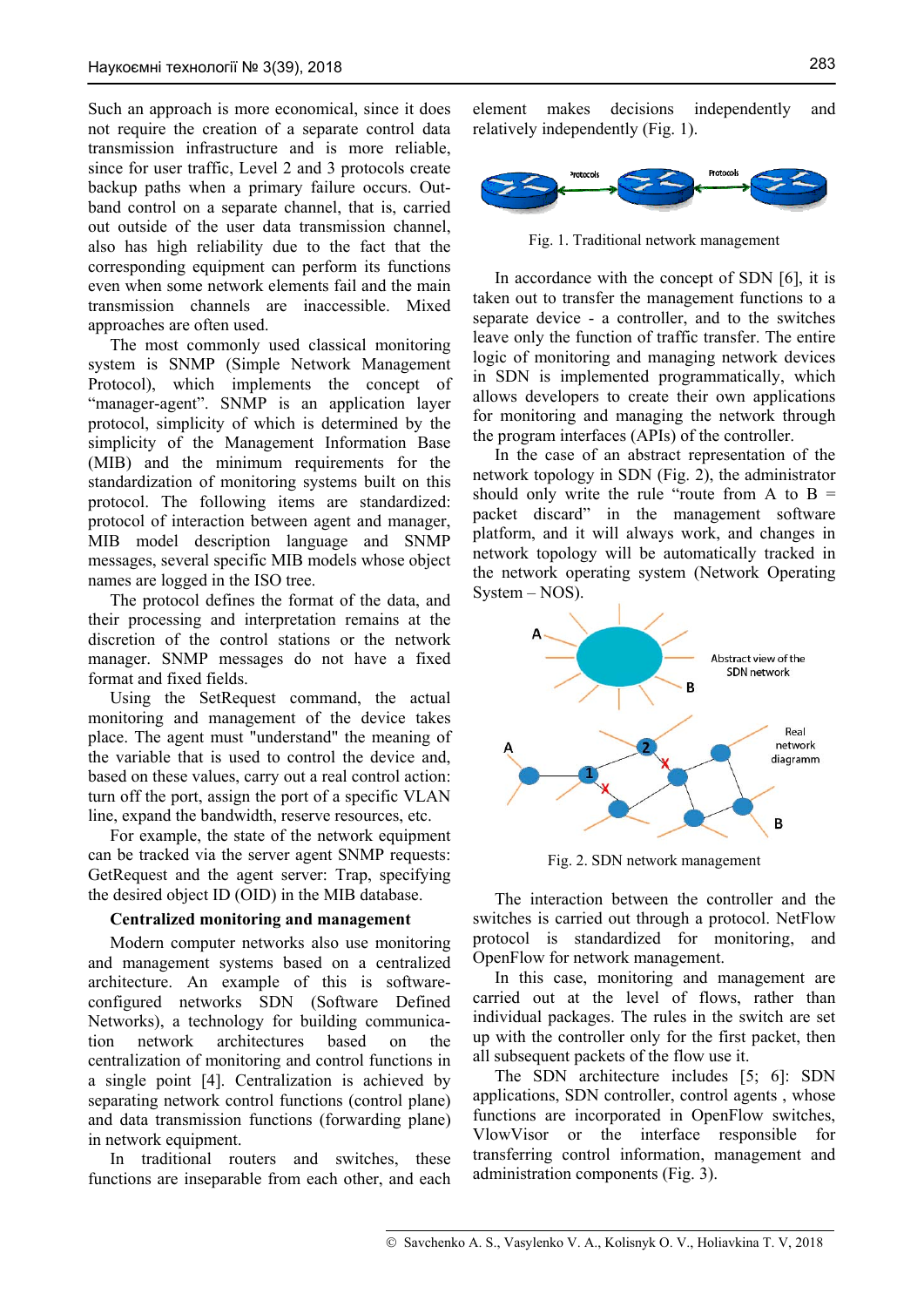

Fig. 3. SDN architecture

Applications contain requirements for the state and behavior of the network infrastructure, which are taken into account when monitoring and managing. The controller is a single centralized control point that monitors and controls the physical devices of the network through an open interface the OpenFlow protocol. OpenFlow switches provide direct interaction between the network infrastructure and the management layer. The switchboard contains one or several redirection tables (flowtable), which contain all data about the streams of transmitted information. Records in the forwarding tables contain a set of fields with information about each packet (the number of the input and output port, the priority of the transmitted data, the counter and the types of actions that must be performed after the packet is processed (redirection, modification or reset). FlowVisor is responsible for distributing control information between data streams. By its nature, FlowVisor is a transparent proxy server between the switches and the controller. At the same time, FlowVisor determines which sets of flows belong to a particular network (switch) and, therefore, transfer control information to a specific controller. FlowVisor provides virtualization of control flow into separate network slices, each of these flows has its own control and transmission logic.

The management and administration components are static data sets that include external tasks: coordination of policies and rules established during the design of the SDN architecture, initial equipment configuration, and network resource allocation rules.

Based on the above description, SDN is a complex system of interaction of elements of both logical and physical nature, with a single intellectual point of control. The OpenFlow controller architecture consists of several levels, each of which responds to the charge of the necessary functionality. The controller acts as an element of response: it receives messages from the switches through control channels and generates responses that change the contents of the switching tables. The switch collects statistical data on the structure, state and characteristics of the data transfer level, creates

labels in the redirection tables and redirects them to the controller for making further decisions.

The interaction between the control level and the data transfer level is based on two protocols: OF-CONFIG, which allows you to configure separate ones to create a high-quality control information transmission channel and the OpenFlow protocol itself, which allows you to control packet forwarding and modification.

# **Selection the optimal structure of the computer network monitoring and management system**

The advantage of centralized monitoring and control is the ability to form a holistic view of the network status, respectively, to calculate the global optimum control and load balancing.

Among the disadvantages of a centralized approach to monitoring and network management are:

1. Low survivability of the network, because in case of failure of the central controller, the network ceases to function. When reserving controllers, there are no clear instructions on how they are communicating and deciding on the primacy/ transfer of functions.

2. It is not indicated on which communication channels the controller(s) and switches interact, according to the basic data transfer structure or parallel, and what happens when there are problems on the communication line.

3. A centralized monitoring and management system is a complex system, for the optimal management of which there is not enough information and resources. In such a system, in essence, it is necessary to solve a quadratic assignment problem (Quadratic Assignment Problem, QAP) — this is a well-known problem of discrete optimization, which is one of the most difficult tasks in this field [7].

The computational load on the central controller will be equal to  $K<sup>m</sup>$ , where m is the number of end nodes and k is the number of switching nodes in the serviced segment. Solutions for managing such a complex system can be:

1. Decentralization (i.e., management of an autonomous network segment, which corresponds to the classical distributed approach according to the manager-agent scheme).

2. Creating a hierarchical structure. This reduces the computational load on the central node, and the degree of reduction will correspond to the ratio  $Log<sub>2</sub>$  $(k + m)$ . However, in such a case, the global optimum control [8]. The comparative degree of conformity of the selected models is characterized by a matrix of improvement factors.

<sup>©</sup> Savchenko A. S., Vasylenko V. A., Kolisnyk O. V., Holiavkina T. V, 2018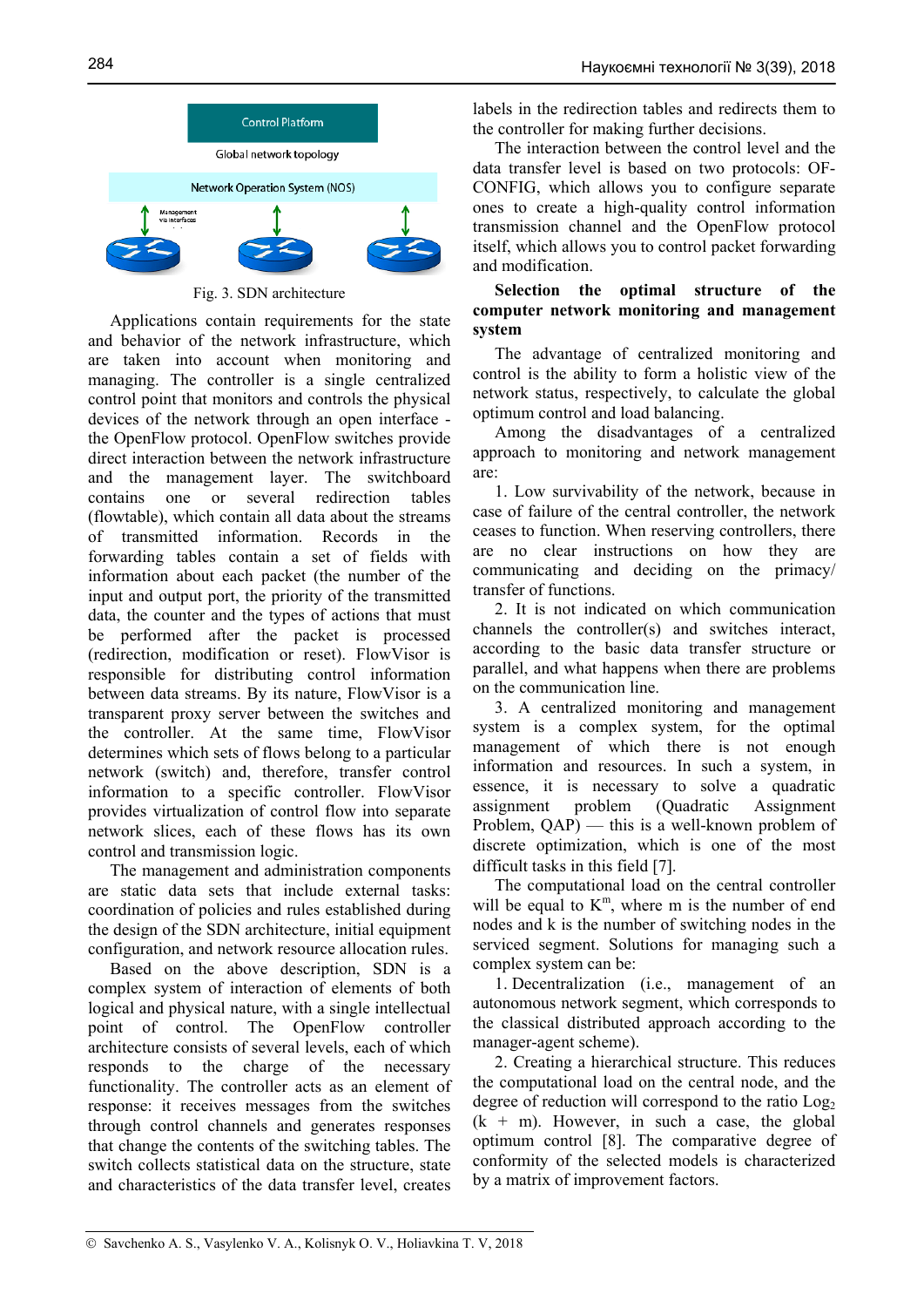$$
\mathbf{R} = \left\| r_{ij} \right\|, \ 1 \le i \le n, \quad 1 \le j \le m.
$$

3. Application of heuristic or metaheuristic methods for optimizing large systems [9], in particular methods of taboo — search.

The optimization procedure is divided into several stages.

At the first stage — preliminary planning — the most common properties of the network are determined, in particular, the number and specifics of mobile services, network configuration parameters, etc.

At the second stage, an overview of the possible location of the switches is made, binding to the real network, the choice of methods for calculating transmission losses, the calculation of network resources. Based on this data and the selected transmission model, the switch parameters are planned — the size of the coverage area and the bandwidth resource. Some important parameters have a significant effect on the required channel resource, for example, the sensitivity and gain of transmitters of an SDN switch and SDN controller, cable losses and distribution medium, fading threshold, etc. Based on the geography of the network and the resource of the channel, it is possible to evaluate the various possibilities of creating a network segment using the optimization algorithm. The objective function is a combination of the achievable area of operation with a QoS of at least a given, optimal throughput with restrictions on costs. Geometric characteristics and capacity planning play a large role in network planning. When planning the geometric characteristics, the size of the network is determined, while the results of capacity planning determine the number of SDN switches used in the future and, accordingly, their capacity.

At the third stage, the adjustment and coordination of the parameters and structure of the network is made according to the results of testing each switch. According to the results of experimental studies carried out (if necessary) correction of the previous stages of the plan.

The goal of the network operator is to minimize costs (for example, by increasing the radius of the cells) so that the QoS values expressed in terms of the maximum allowed loss  $P_0$  \* and the GoS (GoS) — Grade of Service) class indicators, denoted as *Pb*  $*$  and  $P_d *$ , meet the requirements. We formalize the objective function as follows:

$$
\max_{S} R, P_0 \le P_0^*, P_b \le P_b^*, P_d \le P_d^*,
$$
  

$$
S = \{RRR, CAC, R\} \longrightarrow \text{Variety} \text{ of}
$$

optimization parameters

The basis of the integer combinatorial programming model used for the uplink is the classical minimization problem

$$
\min\left(\sum_{j=1}^{m}c_{j}y_{j} + \mu \sum_{i=1}^{n} \sum_{j=1}^{m} u_{i} \frac{1}{r_{ij}^{2}}x_{ij}\right) (1)
$$

subject to normalization

$$
\sum_{j=1}^{m} x_{ij} = 1, \quad i \in I
$$
 (2)

and additional restrictions

$$
x_{ij} \le y_j; x_{ij}, y_j \in \{0; 1\}; i \in I, j \in M \quad (3)
$$

The first term in the objective function corresponds to the total normalized cost, where  $c_i$  is the resource consumption of the *j*-th switch.

Since  $1/r_{ii}$  is proportional to the signal power from the *i*-th control point (CP) associated with the *j*-th switch, the second term describes the desired CP for which the total resource consumption is minimal. Since the criteria for finding a minimum for both terms are contradictory, a certain compromise coefficient is introduced. Condition (3) is a guarantee that each st CT is associated with a single switching node. Limiting condition (4) means that QDs are specified only for those points where switches are installed. Note that since the variables are binary, in each valid solution, all active connections can be assigned to only one switch.

It is proposed a sliding posteriori optimization algorithm. The concept of a balance between detailed search in the field of promising solutions and going to neighboring areas to find solutions of even better quality (lower value of the objective function) is implemented. However, such a search may require a lot of computation time. By searching in some promising area of solution space, you can miss other, perhaps even more promising areas. On the other hand, without an in-depth study of the neighborhoods of good solutions, we will only find low-quality solutions. The balance between an indepth search in the vicinity of good solutions and the study of the entire solution space for finding other promising areas shifts in one direction or another according to the results of the previous analysis.

It can be seen that in the second case, local extremes are almost completely excluded from consideration.

In Fig. 4 shows graphs of the change in the integral component of the objective function — the total delay of routing to ensure data delivery with the required quality of service — when searching for the optimal placement of one of the switching nodes (SDN switches). Function 1 is calculated without regard to additional delay components, disconnections. Function 2 is calculated with these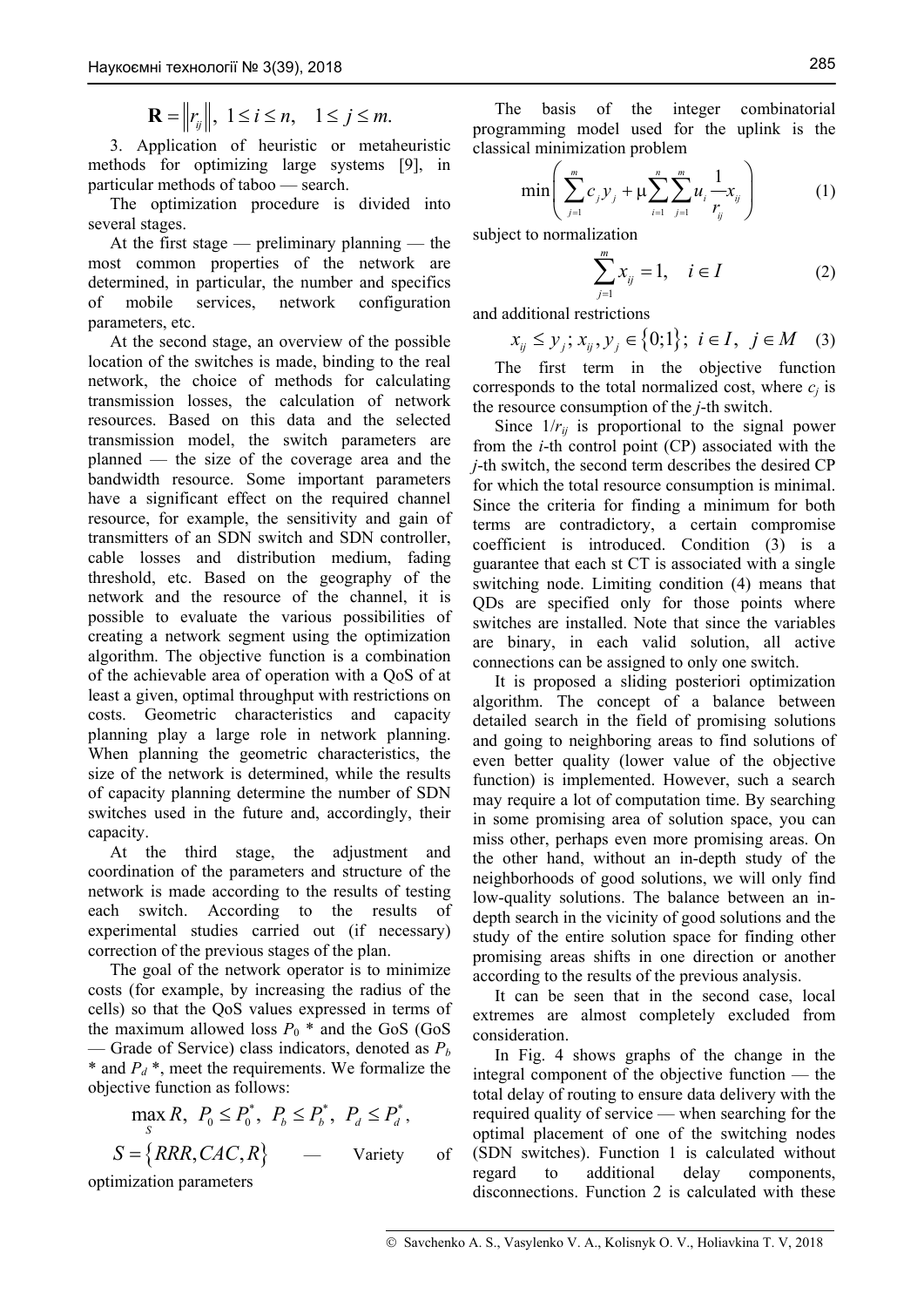components in mind. The smoothness of curve 1 is due to the connection and disconnection of users in the mode of independent transmission.

Curve 2 is smoother due to the summation of the components of the transmitted signal, which are random in nature and do not depend on each other. More importantly, when these components are taken

into account, the resulting required power of switching nodes decreases on average by about  $4 - 5\%$ .

After optimizing the placement (Fig. 5), saving of the resource of switching nodes considering component packets during parallelization is more noticeable.



Fig. 4. Module modification of the resulting objective function in the optimization process: 1 — Classic taboo-search; 2 — Taboo-search with a sliding posteriori optimization



Fig. 5. Changing the parameter  $S<sub>n</sub>$  of the objective function when the switching node moves along the horizontal coordinate: 1 — Classic taboo-search; 2 — Taboo-search with a sliding posteriori optimization

Thus, upon reaching the optimal number of hierarchy levels and the optimal number of devices (final and intermediate) at the same level, there is an improvement in the quality of service in a softwareconfigured network.

#### **Conclusions**

Modern computer networks should serve resource-intensive applications such as voice and video, CAD and cloud services that generate huge amounts of traffic with a given quality, subject to limited resources.

Classical distributed systems for monitoring and managing a computer network are implemented according to the concept "manager–agent", use MIBs and transmit messages via the SNMP protocol. The advantage of such systems is their distribution and ease of implementation, tested for decades. The disadvantage is the control of each device separately. This introduces additional load on network resources and does not allow for efficient load balancing, since there is no coherent picture of the state. This architectural solution is suitable for office networks of small companies.

The centralized system architecture used in SDN networks allows concentrating all monitoring and management functions in a single central device the controller. This allows you to calculate the global optimum control and load balancing. The disadvantage is the low survivability of the network, high required computing power of the central point, complexity of management due to the lack of information and resources.

A complex system management with using heuristic or metaheuristic methods for optimizing

<sup>©</sup> Savchenko A. S., Vasylenko V. A., Kolisnyk O. V., Holiavkina T. V, 2018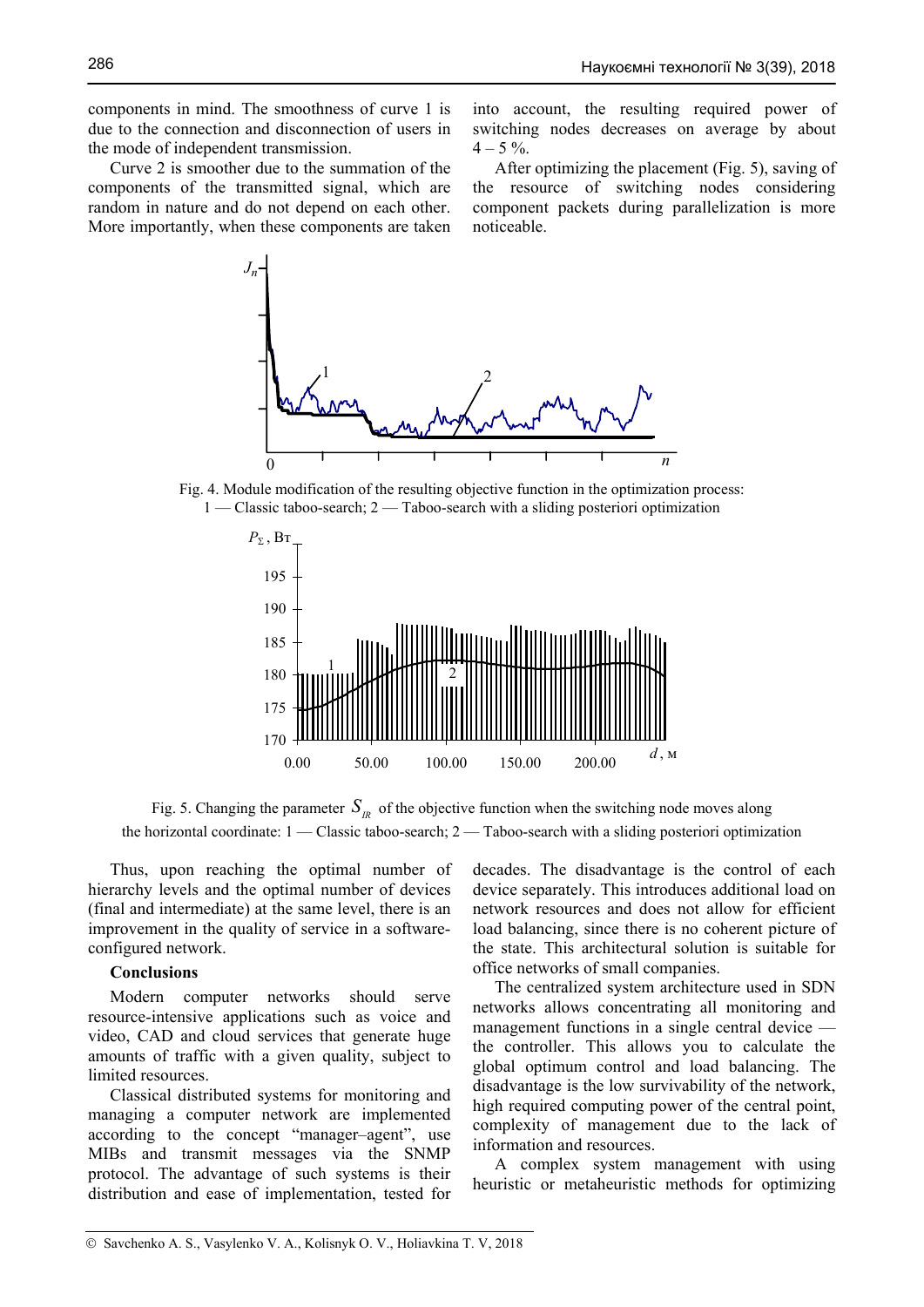large systems is a solution to the problem. An algorithm with sliding a posteriori optimization is suggested. Upon reaching the optimal number of hierarchy levels and the optimal number of devices (final and intermediate) on the same level, there is an improvement in the quality of service.

The centralized architecture of the system allows you to concentrate all the functions of monitoring and control in a single central device — the controller. The use of the controller as a single intelligent control point allows you to significantly simplify the logic of the network, and flow control instead of packets, to reduce the load on the network. The disadvantage of this approach is the low survivability of the network, the high required computing power of the central point, and the complexity of management due to the lack of information and resources. Obviously, such architectures and solutions should be used in large corporate networks.

In conclusion, it should be noted that, in addition to the architecture, for any monitoring and management system, it is important to develop policies and rules, load balancing, i.e. development of control actions on the network. It seems appropriate to use the concept of "optimal administrator", which allows you to implement management most efficiently, regardless of the system architecture and staff qualifications.

#### *REFERENCES*

1. **Віноградов М. А., Савченко А. С.** Концепція управління корпоративною комп'ютерною мережею на основі психофізіологічних механізмів професійної діяльності людини / Наукові записки Українського науково-дослідного інституту зв'язку: зб. наук. праць. – К. : УНДІЗ, 2013. — Вип. 3(27). — С. 5-14.

2. **Олифер В., Олифер Н.** Компьютерные сети: принципы, технологии, протоколы. — 5-е изд. — СПб. : Питер, 2016. — 992 с.

3. HPE One Viev [Electronic resource]. — Mode of access: https://www.hpe.com/us/en/integratedsystems/software.html — date of the application 15.07.2018 р.

4. **Göransson P.** Software Defined Networks: A Comprehensive Approach. Second Edition / Paul Göransson, Chuck Black, Timothy Culver — Elsevier, 50 Hampshire Street, 5th Floor, Cambridge, MA 02139, United States, 2017. — 409 pp.

5. Architecture SDN [Electronic resource] // Open Networking Foundation. — [2014]. — Mode of access: https://www.opennetworking.org/ — date of the application 28.07.2018 р.

6. Software-Defined Networking: The New Norm for Net works [Electronic resource] // Open Networking Foundation. — [2012]. — Mode of access: https:// www.opennet working. org/images/stories/downloads/sdn-

resources/whitepapers/wp-sdn-newnorm.pdf.

7. **Floudas C. A. and Pardalos P. M**. (Eds.) Encyclopedia of OptimizationSecond Edition / Springer Science+BuisinessMedia, LLC, 2009. — 4626 pp.

8**. Ralph E**. Steuer. Multiple criteria optimization; theory, computation, and application / Wiley Series in Probability and Mathematical Statistics — Wiley, 1986, 546 pp.

9. **Gendereau M., Potvin J.-I.** Handbook of Metaheuristic. — Second Edition. — Springer New York Dordrecht Heidelberg London, 2010. — 668 pp.

#### **Savchenko A. S., Vasylenko V. A., Kolisnyk O. V., Holiavkina T. V. COMPUTER NETWORKS MONITORING AND MANAGEMENT METHODS**

 *The distributed architecture of monitoring and management systems based on the SNMP protocol, the MIB databases and the centralized architecture based on the SDN network concept and the Openflow protocol are considered. The advantage of centralized monitoring and control is the ability to form a holistic view of the network status, respectively, to calculate the global optimum control and load balancing. The disadvantage is the low resiliency of the network, the complexity of managing a large system. Monitoring and management of such a complex system is possible with the help of decentralization, the creation of a hierarchical structure, the use of heuristic or metaheuristic methods for optimizing large systems. A method with sliding a posteriori optimization, which allows to achieve the optimal number of hierarchy levels and the optimal number of devices on the same level, is proposed.* 

 **Keywords**: computer network, network monitoring, network management, SNMP protocol, SDN architecture, openflow.

### **Савченко А. С., Василенко В. А., Колісник О. В., Холявкіна Т. В. МЕТОД МОНІТОРИНГУ ТА УПРАВЛІННЯ СУЧАСНИМИ КОМП'ЮТЕРНИМИ МЕРЕЖАМИ**

*Розглянуто розподілену архітектуру систем моніторингу та управління на основі протоколу SNMP і баз MIB та централізовану архітектуру на базі концепції мережі SDN і протоколу Openflow. Перевагою централізації моніторингу та управління є можливість сформувати цілісне уявлення про стан мережі, відповідно розрахувати глобальний оптимум управління і проводити балансування навантаження. Недоліком є низька відмовостійкість мережі, складність управління великою системою. Моніторинг та управління такою*